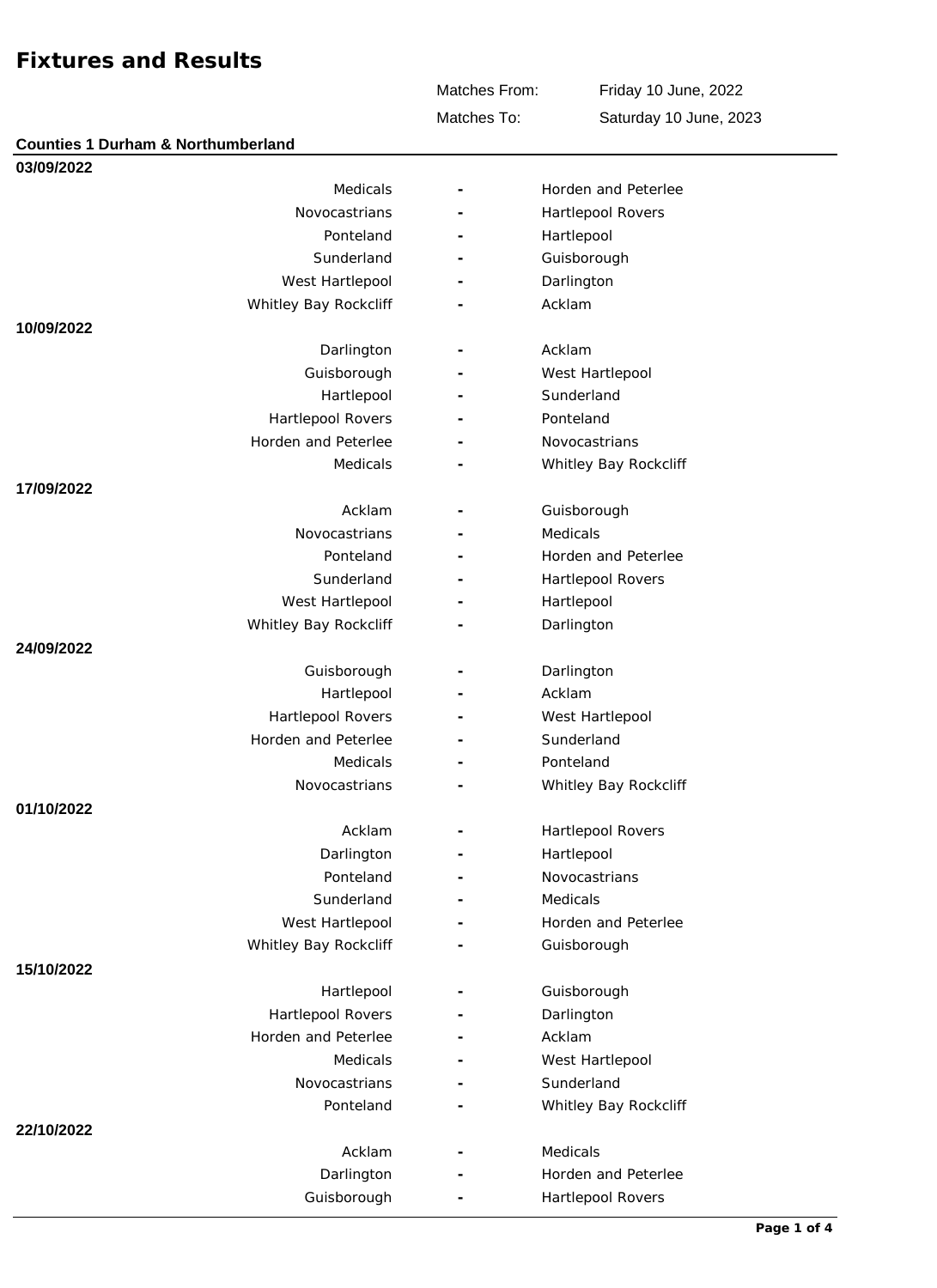|                       | Matches From:            | Friday 10 June, 2022   |
|-----------------------|--------------------------|------------------------|
|                       | Matches To:              | Saturday 10 June, 2023 |
| Sunderland            |                          | Ponteland              |
| West Hartlepool       |                          | Novocastrians          |
| Whitley Bay Rockcliff |                          | Hartlepool             |
| 29/10/2022            |                          |                        |
| Hartlepool Rovers     |                          | Hartlepool             |
| Horden and Peterlee   |                          | Guisborough            |
| Medicals              |                          | Darlington             |
| Novocastrians         | ۰                        | Acklam                 |
| Ponteland             |                          | West Hartlepool        |
| Sunderland            |                          | Whitley Bay Rockcliff  |
| 05/11/2022            |                          |                        |
| Acklam                | $\overline{\phantom{a}}$ | Ponteland              |
| Darlington            |                          | Novocastrians          |
| Guisborough           |                          | Medicals               |
| Hartlepool            |                          | Horden and Peterlee    |
| West Hartlepool       |                          | Sunderland             |
| Whitley Bay Rockcliff |                          | Hartlepool Rovers      |
| 12/11/2022            |                          |                        |
| Horden and Peterlee   |                          | Hartlepool Rovers      |
| Medicals              |                          | Hartlepool             |
| Novocastrians         |                          | Guisborough            |
| Ponteland             |                          | Darlington             |
| Sunderland            |                          | Acklam                 |
| West Hartlepool       |                          | Whitley Bay Rockcliff  |
| 26/11/2022            |                          |                        |
| Acklam                |                          | West Hartlepool        |
| Darlington            |                          | Sunderland             |
| Guisborough           |                          | Ponteland              |
| Hartlepool            |                          | Novocastrians          |
| Hartlepool Rovers     |                          | Medicals               |
| Whitley Bay Rockcliff |                          | Horden and Peterlee    |
| 03/12/2022            |                          |                        |
| Acklam                |                          | Darlington             |
| Novocastrians         |                          | Horden and Peterlee    |
| Ponteland             |                          | Hartlepool Rovers      |
| Sunderland            |                          | Hartlepool             |
| West Hartlepool       |                          | Guisborough            |
| Whitley Bay Rockcliff |                          | Medicals               |
| 10/12/2022            |                          |                        |
| Darlington            |                          | Whitley Bay Rockcliff  |
| Guisborough           |                          | Acklam                 |
| Hartlepool            |                          | West Hartlepool        |
| Hartlepool Rovers     |                          | Sunderland             |
| Horden and Peterlee   |                          | Ponteland              |
| Medicals              |                          | Novocastrians          |
| 17/12/2022            |                          |                        |
| Acklam                |                          | Hartlepool             |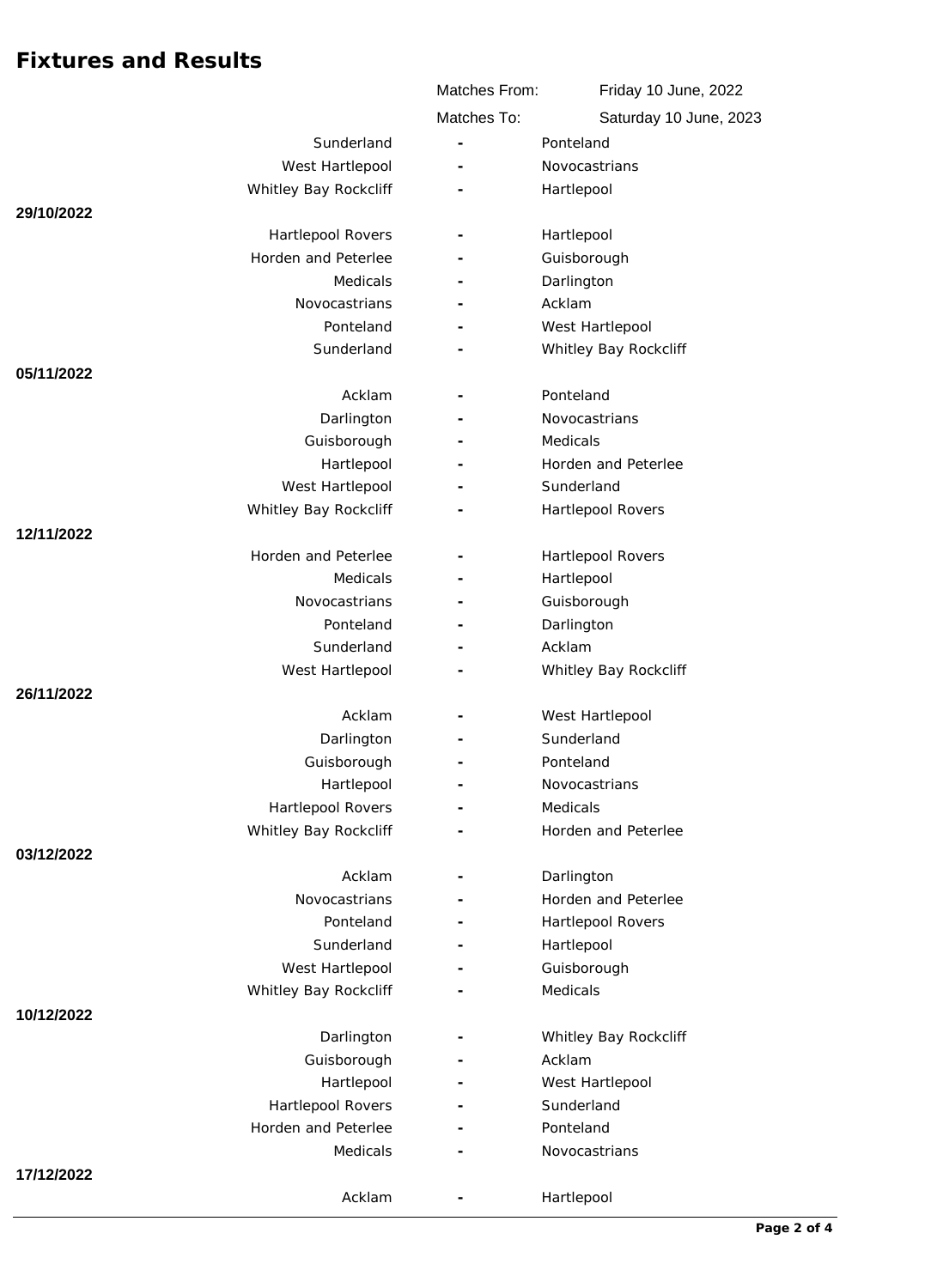|                       | Matches From:            | Friday 10 June, 2022   |
|-----------------------|--------------------------|------------------------|
|                       | Matches To:              | Saturday 10 June, 2023 |
| Darlington            | ÷,                       | Guisborough            |
| Ponteland             |                          | Medicals               |
| Sunderland            |                          | Horden and Peterlee    |
| West Hartlepool       |                          | Hartlepool Rovers      |
| Whitley Bay Rockcliff |                          | Novocastrians          |
| 07/01/2023            |                          |                        |
| Guisborough           |                          | Whitley Bay Rockcliff  |
| Hartlepool            |                          | Darlington             |
| Hartlepool Rovers     |                          | Acklam                 |
| Horden and Peterlee   |                          | West Hartlepool        |
| Medicals              |                          | Sunderland             |
| Novocastrians         |                          | Ponteland              |
| 14/01/2023            |                          |                        |
| Acklam                |                          | Horden and Peterlee    |
| Darlington            |                          | Hartlepool Rovers      |
| Guisborough           |                          | Hartlepool             |
| Sunderland            |                          | Novocastrians          |
| West Hartlepool       |                          | Medicals               |
| Whitley Bay Rockcliff |                          | Ponteland              |
| 21/01/2023            |                          |                        |
| Hartlepool            |                          | Whitley Bay Rockcliff  |
| Hartlepool Rovers     |                          | Guisborough            |
| Horden and Peterlee   |                          | Darlington             |
| Medicals              | -                        | Acklam                 |
| Novocastrians         |                          | West Hartlepool        |
| Ponteland             |                          | Sunderland             |
| 28/01/2023            |                          |                        |
| Acklam                |                          | Novocastrians          |
| Darlington            |                          | Medicals               |
| Guisborough           |                          | Horden and Peterlee    |
| Hartlepool            |                          | Hartlepool Rovers      |
| West Hartlepool       |                          | Ponteland              |
| Whitley Bay Rockcliff |                          | Sunderland             |
| 11/02/2023            |                          |                        |
| Hartlepool Rovers     |                          | Whitley Bay Rockcliff  |
| Horden and Peterlee   |                          | Hartlepool             |
| Medicals              |                          | Guisborough            |
| Novocastrians         |                          | Darlington             |
| Ponteland             |                          | Acklam                 |
| Sunderland            |                          | West Hartlepool        |
| 18/02/2023            |                          |                        |
| Acklam                | $\overline{\phantom{a}}$ | Sunderland             |
| Darlington            |                          | Ponteland              |
| Guisborough           |                          | Novocastrians          |
| Hartlepool            |                          | Medicals               |
| Hartlepool Rovers     |                          | Horden and Peterlee    |
| Whitley Bay Rockcliff |                          | West Hartlepool        |